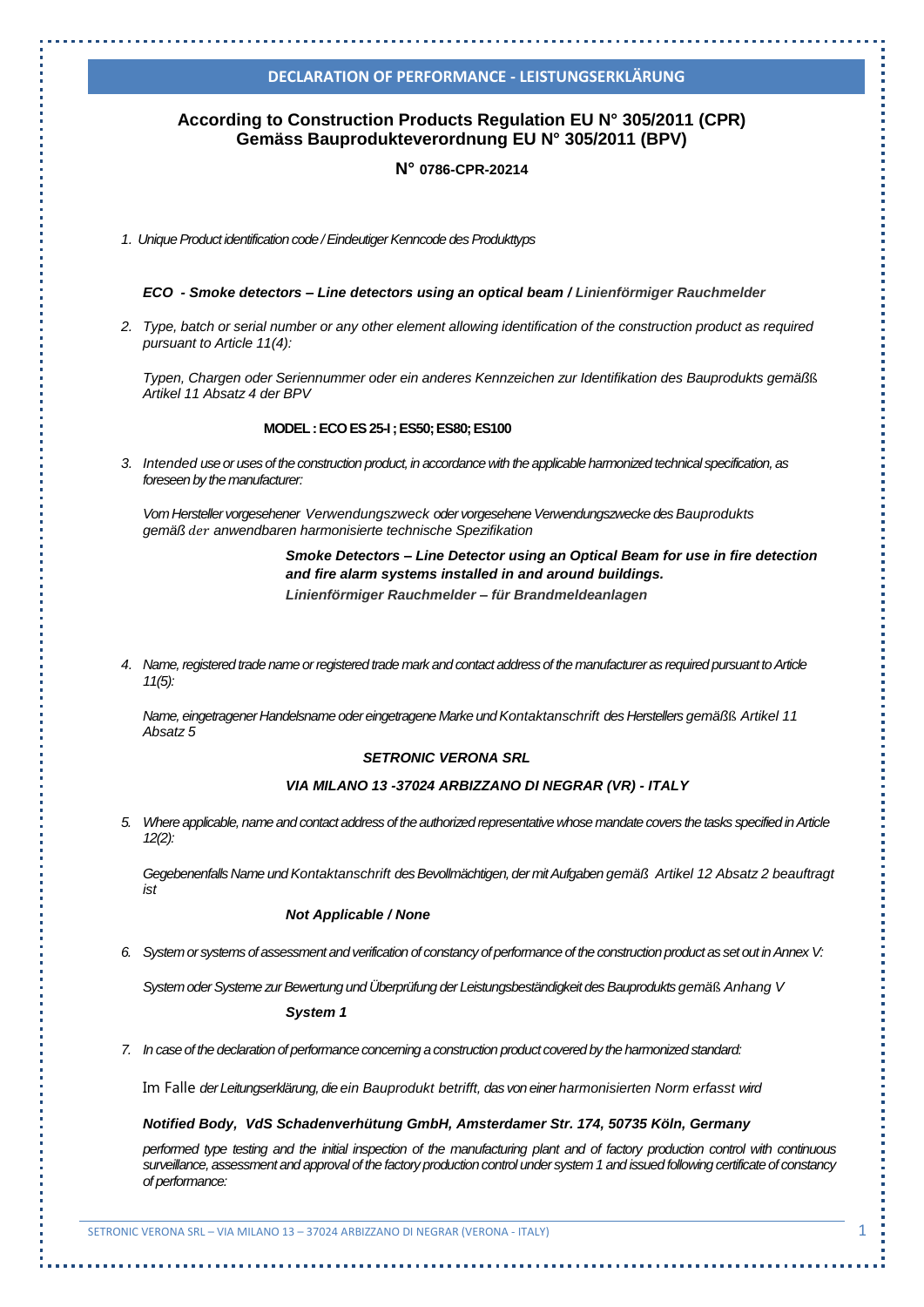*Durchgeführt Typprüfung und die Erstinspektion der Produktionsstätte und der werkseigenen Produktionskontrolle mit kontinuierlicher Überwachung, Bewertung und Genehmigung der werkseigenen Produktionskontrolle unter System 1 und ausgestellt nach Zertifikat der Konstanz der Leistungsbeständigkeit:*

*Certificate of constancy of performance –Zertifikat der Leistungsbeständigkeit* 

## **0786-CPR-20214**

*8. In case of the declaration of performance concerning a construction product for which a European Technical Assessment has been issued:*

*Im Falle der Leistungserklärung, die ein Bauprodukt betrifft, das von einer harmonisierten Norm erfasst wird*

*Not applicable, see item 7/ nicht anwendbar, siehe Punkt 7*

#### *9. Declared performance:*

*All requirements incl. all essential characteristics and corresponding performances as described in the harmonised technical specifications* 

*Erklärt Leistung:*

*Alle Anforderungen inkl. entsprechend wesentlichen Eigenschaften und Leistungen wie in den harmonisierten europäischen technischen Spezifikationen beschrieben*

#### *EN54-12:2002*

*for the intended use or uses indicated in point 3 above have been determined.* 

*Für die beabsichtigte Verwendung oder Verwendungen, die in Punkt 3 oben angegeben sind, wurden bestimmt.*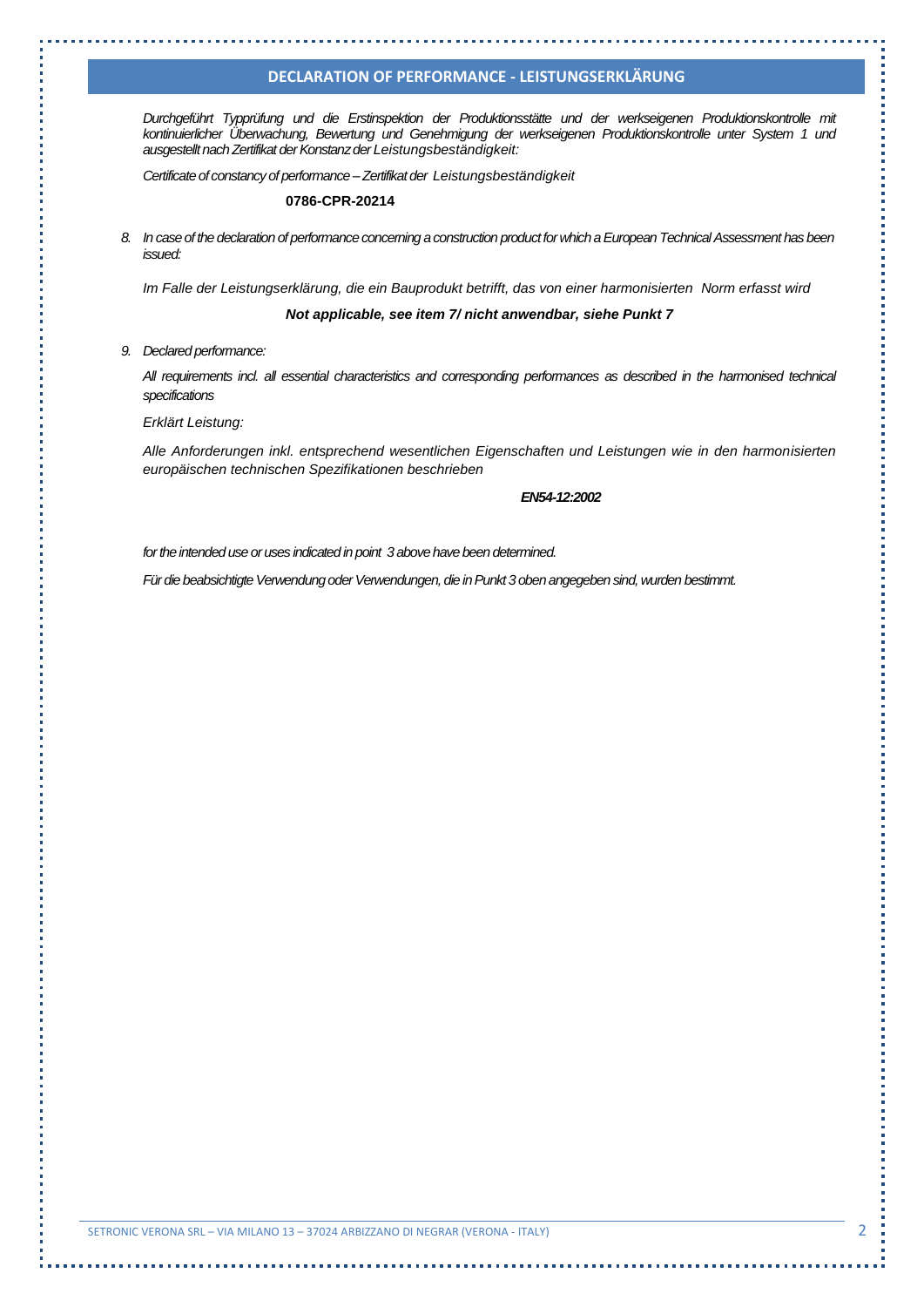## **Harmonised technical specification Harmonisierte technische Spezifikation EN 54-12:2002**

| <b>Essential Characteristics</b>                        | <b>Performance</b> | <b>Clause</b>    |
|---------------------------------------------------------|--------------------|------------------|
| <b>Wesentliche Merkmale</b>                             | Leistung           | <b>Abschnitt</b> |
| Nominal activation conditions /                         |                    |                  |
| sensitivity<br>Nennansprechbedingungen /                |                    |                  |
| Empfindlichkeit                                         |                    |                  |
| - On-site adjustment of                                 |                    |                  |
| response threshold value /<br>Einstellung des           | pass/bestanden     | 4.5              |
| Ansprechverhaltens vor Ort                              |                    |                  |
| - Limit of compensation /                               | pass/bestanden     | 4.8              |
| Grenzwert der Kompensation                              |                    |                  |
| - Fault signalling /<br>Signalisierung von Störungen    | pass/bestanden     | 4.10             |
| - Reproducibility /                                     |                    |                  |
| Exemplarstreuung                                        | pass/bestanden     | 5.2              |
| - Directional dependence /                              | pass/bestanden     | 5.4              |
| Richtungsabhängigkeit<br>- Slow changes in attenuation  |                    |                  |
| / Langsame Änderungen der                               | pass/bestanden     | 5.7              |
| Dämpfung                                                |                    |                  |
| - Optical path length<br>dependence / Abhängigkeit      |                    |                  |
| von der Länge der optischen                             | pass/bestanden     | 5.8              |
| <b>Messstreck</b>                                       |                    |                  |
| - Fire sensitivity /<br>Brandempfindlichkeit            | pass/bestanden     | 5.9              |
|                                                         |                    |                  |
| - Stray light / Streulicht                              | pass/bestanden     | 5.10             |
| Response delay (response time)                          |                    |                  |
| / Ansprechverzögerung                                   |                    |                  |
| (Ansprechzeit)                                          |                    |                  |
| - Repeatability /                                       |                    |                  |
| Wiederholbarkeit                                        | pass/bestanden     | 5.3              |
| - Rapid changes in                                      |                    |                  |
| attenuation / Schnelle                                  | pass /bestanden    | 5.6              |
| Änderungen der Dämpfung                                 |                    |                  |
| Operational reliability /                               |                    |                  |
| <b>Betriebssicherheit</b>                               |                    |                  |
| - Connection of ancillary                               |                    |                  |
| devices / Anschluss von<br>Hilfsvorrichtungen           | pass/bestanden     | 4.3              |
|                                                         |                    |                  |
| - Manufacturer's adjustments<br>/ Herstellerabgleiche   | pass /bestanden    | 4.4              |
|                                                         |                    |                  |
| - Protection against the<br>ingress of foreign bodies / |                    |                  |
| Schutz gegen das Eindringen                             | pass/bestanden     | 4.6              |
| von Fremdkörpern                                        |                    |                  |
| - Monitoring of detachable                              |                    |                  |
| detectors and connections /<br>Überwachung von          | pass /bestanden    | 4.7              |
| abnehmbaren Meldern und                                 |                    |                  |
| Anschlüssen                                             |                    |                  |

SETRONIC VERONA SRL – VIA MILANO 13 – 37024 ARBIZZANO DI NEGRAR (VERONA - ITALY) 3

÷.

İ

,,,,,,,,,,,,,,,,,,,,,,,,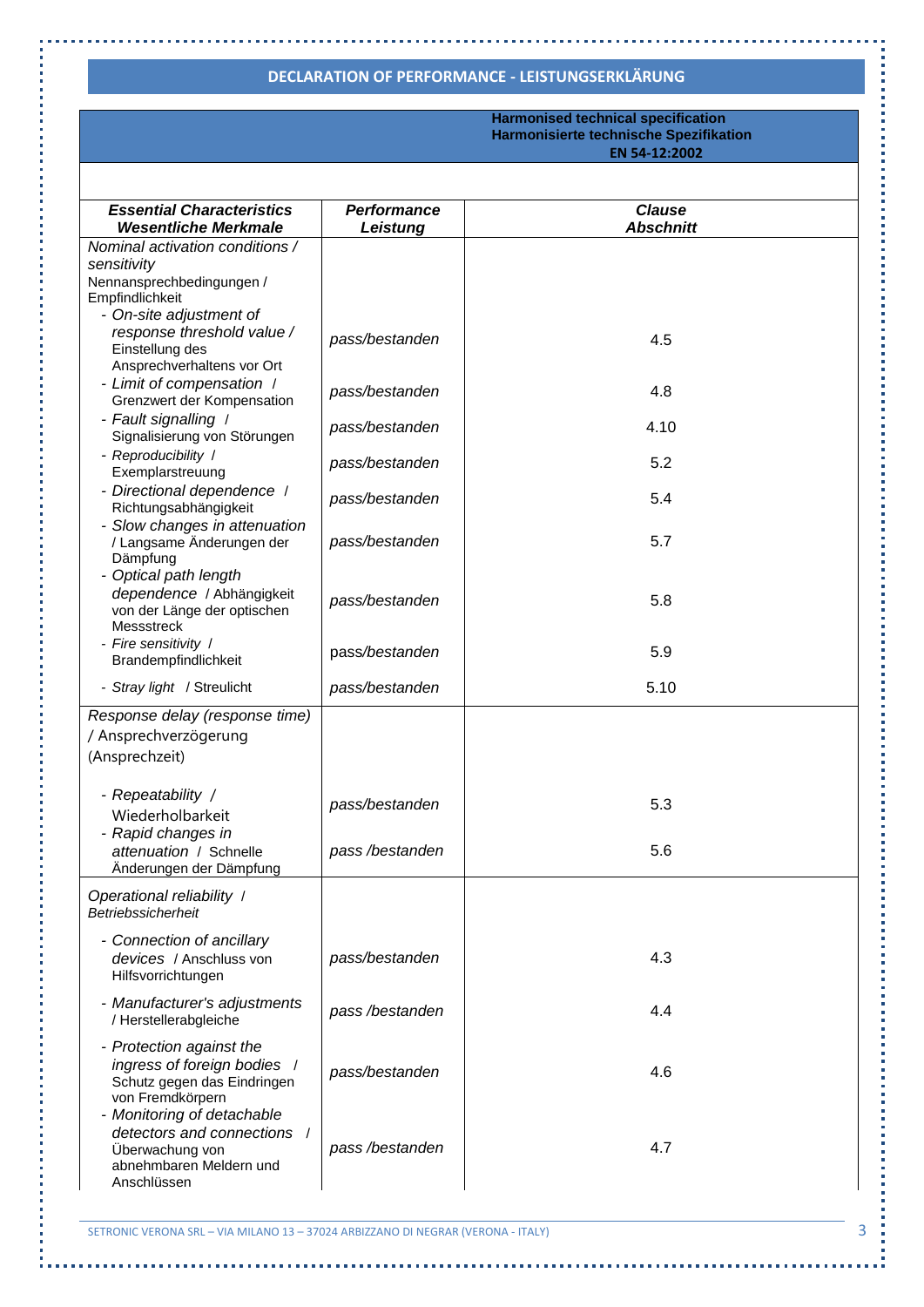. . . . . . . . . . .

| - Additional requirements for<br>software controlled detectors<br>Zusätzliche Anforderungen für<br>softwaregesteuerte Melder<br>- Electromagnetic       | pass/bestanden  | 4.9  |
|---------------------------------------------------------------------------------------------------------------------------------------------------------|-----------------|------|
| compatibility (EMC),<br><i>immunity tests (operational)</i><br>Elektromagnetische<br>Verträglichkeit (EMV),<br>Störfestigkeitsprüfungen (in<br>Betrieb) | pass /bestanden | 5.16 |
| - Impact (operational) / Schlag<br>(in Betrieb)                                                                                                         | pass /bestanden | 5.18 |

| <b>Essential Characteristics</b><br><b>Wesentliche Merkmale</b>                                                                             | <b>Performance</b><br>Leistung | <b>Clause</b><br><b>Abschnitt</b> |
|---------------------------------------------------------------------------------------------------------------------------------------------|--------------------------------|-----------------------------------|
| Tolerance to supply voltage /<br>Toleranz zur<br>Versorgungsspannung<br>- Variation of supply                                               |                                |                                   |
| parameters / Schwankungen<br>der Versorgungsparameter                                                                                       | pass/bestanden                 | 5.5                               |
| Performance under fire<br>conditions / Leistung unter<br>Brandbedingungen                                                                   |                                |                                   |
| - Individual alarm indication /<br>Individuelle Alarmanzeige                                                                                | pass/bestanden                 | 4.2                               |
| Durability of operational<br>reliability, temperature<br>resistance / Dauerhaftigkeit der<br>Betriebssicherheit,<br>Temperaturbeständigkeit |                                |                                   |
| - Dry heat (operational) /<br>Trockene Wärme (in Betrieb)                                                                                   | pass/bestanden                 | 5.11                              |
| - Cold (operational) / Kälte (in<br>Betrieb)                                                                                                | pass/bestanden                 | 5.12                              |
| Durability of operational<br>reliability, vibration resistance /<br>Dauerhaftigkeit der<br>Betriebssicherheit.<br>Vibrationsfestigkeit      |                                |                                   |
| - Vibration, (endurance) /<br>Schwingen (Dauerprüfung)                                                                                      | pass/bestanden                 | 5.15                              |
| Durability of operational<br>reliability, humidity resistance /<br>Dauerhaftigkeit der<br>Betriebssicherheit,<br>Feuchtigkeitsbeständigkeit |                                |                                   |
| - Damp heat, steady state<br>(operational) / Feuchte<br>Wärme, konstant (in Betrieb)                                                        | pass/bestanden                 | 5.13                              |
| - Damp heat, steady state<br>(endurance) / Feuchte<br>Wärme, konstant                                                                       | pass/bestanden                 | 5.14                              |

. . . . . . . . . . . . .

SETRONIC VERONA SRL – VIA MILANO 13 – 37024 ARBIZZANO DI NEGRAR (VERONA - ITALY) 4

÷.

 $\frac{1}{2}$ 

i i i i i i i